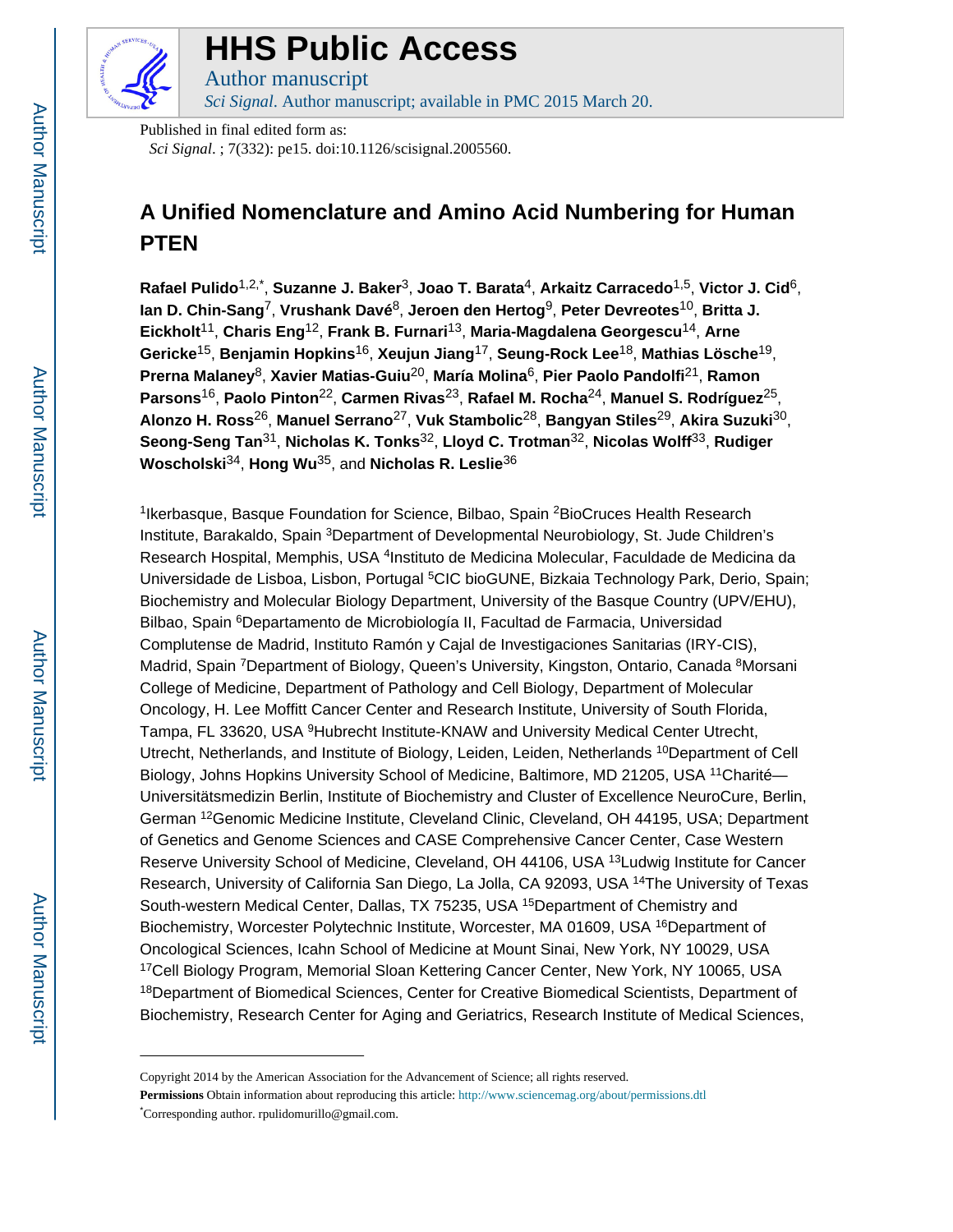Chonnam National University Medical School, Gwangju, Republic of Korea <sup>19</sup>Physics Department and Department of Biomedical Engineering, Carnegie Mellon University, Pittsburgh. PA 15213, USA; Center for Neutron Research, National Institute of Standards and Technology, Gaithersburg, MD 20899, USA <sup>20</sup>Department of Pathology and Molecular Genetics/Oncologic Pathology Group, Hospital Universitari Arnau de Vilanova, Lleida, Spain; Biomedical Research Institute of Lleida (IRBLleida), Universitat de Lleida, Lleida, Spain <sup>21</sup> Cancer Research Institute, Beth Israel Deaconess Cancer Center, Department of Medicine and Pathology, Harvard Medical School, Boston, MA 02115, USA <sup>22</sup>Department of Morphology, Surgery and Experimental Medicine, Laboratory for Technologies of Advanced Therapies (LTTA), University of Ferrara, Ferrara, Italy <sup>23</sup>Departamento de Biología Molecular y Celular, Centro Nacional de Biotecnología-CSIC, Madrid, Spain; Centro de Investigación en Medicina Molecular y Enfermedades Crónicas, CIMUS, Universidade de Santiago de Compostela (USC), Instituto de Investigaciones Sanitarias (IDIS), Santiago de Compostela, Spain <sup>24</sup>Research Center, Antonio Prudente Foundation, Hospital A.C. Camargo; Department of Anatomic Pathology, Hospital A.C. Camargo, São Paulo, Brazil 25Ubiquitylation and Cancer Molecular Biology, Inbiomed, San Sebastián, Spain <sup>26</sup>Department of Biochemistry and Molecular Pharmacology, University of Massachusetts Medical School, Worcester, MA 01655, USA <sup>27</sup>Spanish National Cancer Research Center (CNIO), Madrid, Spain <sup>28</sup>Department of Medical Biophysics, University of Toronto, Princess Margaret Cancer Center, University Health Network, Toronto, Ontario, Canada <sup>29</sup>Pharmacology and Pharmaceutical Sciences, USC School of Pharmacy, University of Southern California, Los Angeles, CA 90089, USA <sup>30</sup>Global Centers of Excellence Program, Akita University Graduate School of Medicine, Akita, Japan <sup>31</sup>Brain Development and Regeneration Division, Florey Neuroscience Institutes, The University of Melbourne, Parkville, Victoria, Australia <sup>32</sup>Cold Spring Harbor Laboratory, Cold Spring Harbor, NY 11724, USA <sup>33</sup>Institut Pasteur, Unité de Résonance Magnétique Nucléaire des Biomolécules, Département de Biologie Structurale et Chimie, CNRS, Paris, France <sup>34</sup>Department of Chemistry and Institute of Chemical Biology, Imperial College London, London, UK <sup>35</sup>Department of Molecular and Medical Pharmacology, University of California, Los Angeles, CA 90095, USA; School of Life Sciences and Peking-Tsinghua Center for Life Sciences, Peking University, Beijing, China <sup>36</sup>Institute of Biological Chemistry, Biophysics and Bioengineering, School of Engineering and Physical Sciences, Heriot Watt University, Edinburgh, UK

#### **Abstract**

The tumor suppressor PTEN is a major brake for cell transformation, mainly due to its phosphatidylinositol 3,4,5-trisphosphate [PI(3,4,5)P3] phosphatase activity that directly counteracts the oncogenicity of phosphoinositide 3-kinase (PI3K). PTEN mutations are frequent in tumors and in the germ line of patients with tumor predisposition or with neurological or cognitive disorders, which makes the PTEN gene and protein a major focus of interest in current biomedical research. After almost two decades of intense investigation on the 403-residue-long PTEN protein, a previously uncharacterized form of PTEN has been discovered that contains 173 amino-terminal extra amino acids, as a result of an alternate translation initiation site. To facilitate research in the field and to avoid ambiguities in the naming and identification of PTEN amino acids from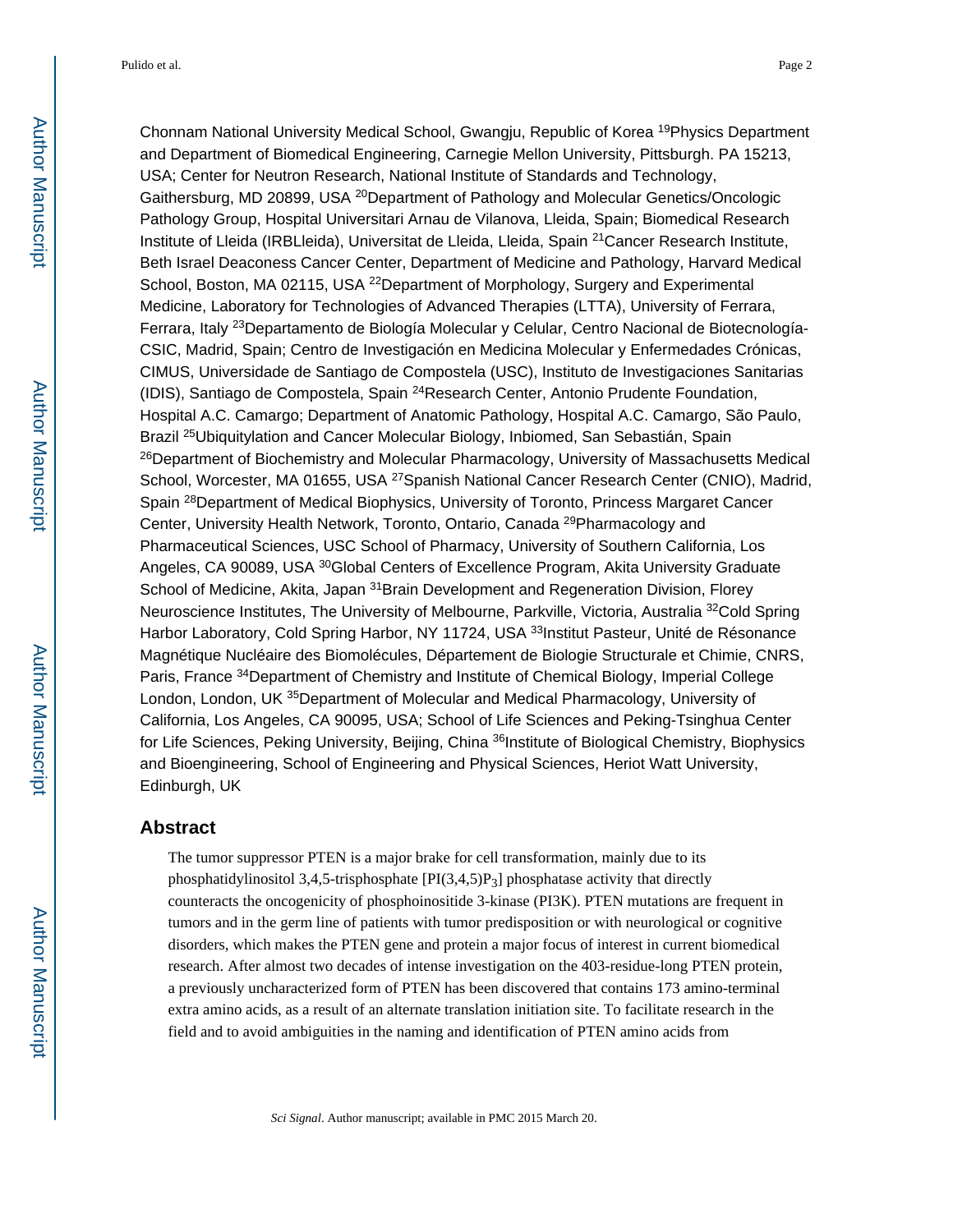Since the discovery in 1997 of a major tumor suppressor gene encoding a protein with tyrosine phosphatase activity—which was named PTEN (phosphatase and tensin homolog on chromosome ten), MMAC1, or TEP1  $(1-3)$ —an outburst of publications have documented the relevance of PTEN (currently used protein name; official gene name *PTEN*) on tumor biology and human disease (4). The human *PTEN* gene is located at chromosome 10q23, a locus frequently deleted in human cancers. In addition, *PTEN* is a common target of point mutations in tumors, including mutations at noncoding and nontranslated regions, as well as frameshift, missense, and nonsense mutations at coding regions. Patients with PHTS (PTEN hamartoma tumor syndrome), as well as a fraction of patients with ASD (autism spectrum disorders), carry germline *PTEN* mutations. In the case of PHTS patients, this confers high risk for several types of cancer, including (but not restricted to) breast and thyroid cancer (5–7). *PTEN* mutations at coding regions distribute all along the gene, and mutations are common in exons encoding the protein tyrosine phosphatase (PTP) catalytic domain, especially exon 5 (8). Although a large number of *PTEN* mutations found in tumors or in PHTS patients confer total loss of function to the protein, many mutations lead to partial loss of function or have a weak effect on PTEN phosphatase activity. Moreover, most of the germline *PTEN* mutations from ASD patients do not abrogate PTEN catalysis (9). This makes important not only identifying the *PTEN* mutation affecting the patient but also characterization of the functional properties of the corresponding mutated PTEN protein.

*PTEN* is one of relatively few genes in the human genome that encodes two proteins by noncanonical alternative initiation of translation (Fig. 1A). The shorter and more abundant PTEN protein contains 403 amino acids that distribute in two major domains: a catalytic PTP domain and a membrane-binding C2 domain (10). The recently identified and less abundant longer PTEN protein (named as PTEN-Long or PTENα, and here as PTEN-L) contains 173 additional amino-terminal intrinsically disordered amino acids, as a result of the usage of an alternative CUG translation initiation site upstream to the canonical AUG sequence used to produce the shorter 403-amino-acid form (11–13).

Different groups have proposed that PTEN-L can be secreted to enter other cells (11) and that it may form heterodimers with PTEN and regulate mitochondrial function (12). Adding to the functional complexity, PTEN also homodimerizes, which may be particularly important in tumors or patients coexpressing wild-type and mutated PTEN alleles (14). Mutations encoding residues in the specific region of PTEN-L occur in tumors or are reported as polymorphisms (15–19), and this region may control PTEN sub-cellular localization and tumor suppressor activity. For example, this region includes the internalization signal for uptake of PTEN-L into acceptor cells, a postulated physiologic mechanism for tumor suppression, which potentially could be used as a novel therapeutic approach to reconstitute PTEN activity in PTEN-deficient tumors (11, 20).

Abundant literature exists using the amino acid numbering from the short PTEN form, but this numbering does not fit with the amino acid numbering of PTEN-L. In addition, the numbering of the specific residues from PTEN-L (1 to 173) is already used to number

*Sci Signal*. Author manuscript; available in PMC 2015 March 20.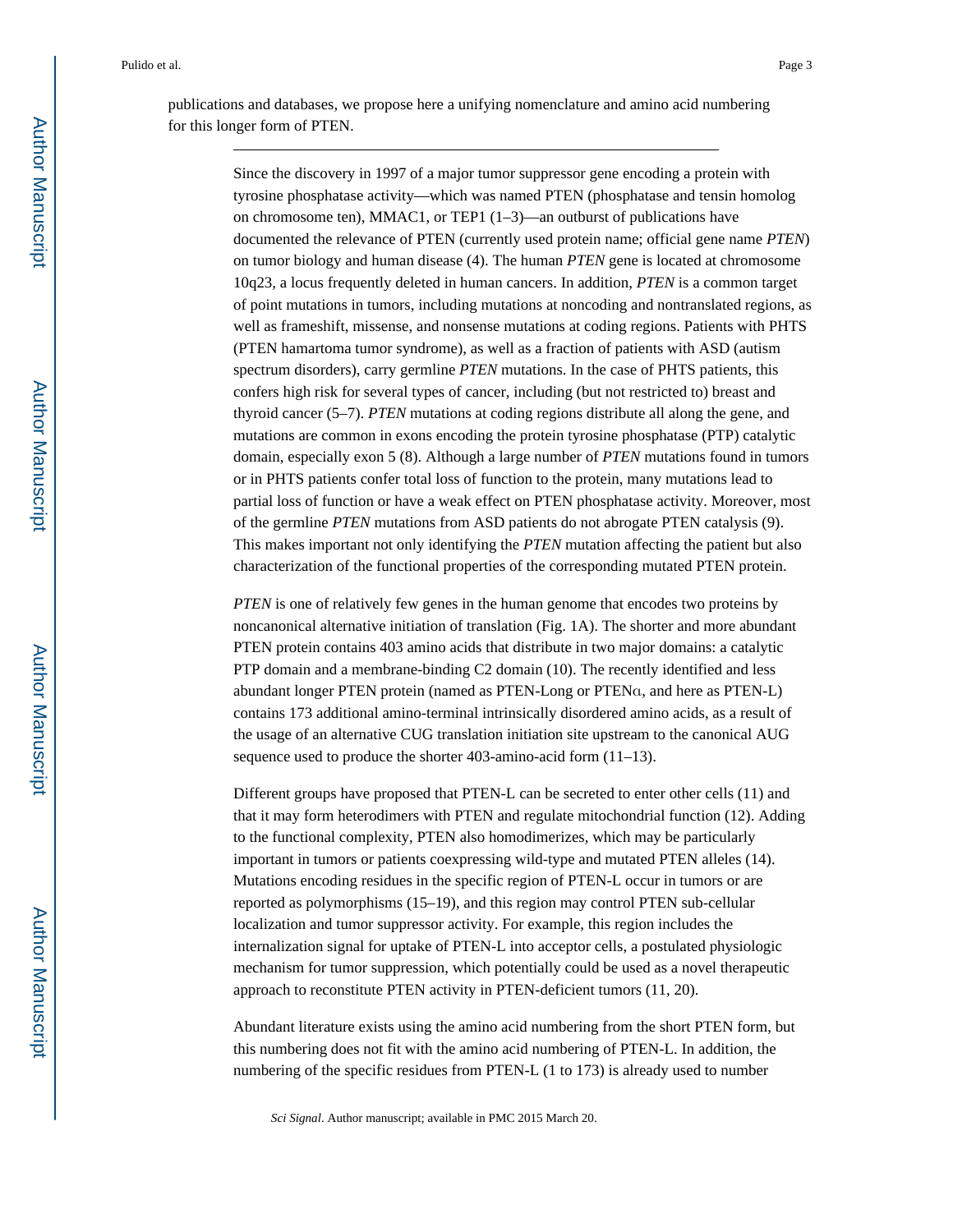different residues in PTEN, which could generate confusion. For instance, residues 1 to 22 from PTEN-L form part of a predicted secretion signal peptide, whereas residues 6 to 32 from PTEN contain an overlapping  $PI(4,5)P_2$ -binding motif, nuclear localization signal, and cytoplasmic localization signal (Fig. 1A) (21–23). Thus, we propose a unified numbering to designate amino acids in PTEN and PTEN-L, so as to avoid ambiguity in the identification of PTEN residues from mutated samples or in the precise naming of PTEN residues in experimental work (Fig. 1, B and C). Our proposal is as follows:

- **•** PTEN-Long is named PTEN-L.
- **•** The amino acid numbering of PTEN does not change.
- The amino acid numbering of PTEN-L is followed by -L, for example, Leu<sup>1</sup>-L, Glu<sup>2</sup>-L ... in three-letter code or L1-L, E2-L ... in single-letter code up to Val<sup>576</sup>-L or V576-L. Residues Leu<sup>1</sup>-L to Ser<sup>22</sup>-L form part of a predicted secretion signal and would not be present in a mature secreted form of PTEN-L protein.
- **•** The equivalence between residues from PTEN and PTEN-L is calculated by adding 173 to—or subtracting it from—the corresponding numbering. For instance,  $Cys^{124}$ (C124) from PTEN is equivalent to  $C_{\text{VS}}^{297}$ -L (C297-L) from PTEN-L.
- **•** Amino acid changes, either through site-directed mutagenesis or through naturally occurring mutations, are indicated as the residue and number without any extension for PTEN (for example, C124S), and with the -L extension for PTEN-L (for example, C297S-L) when the name of the protein is not immediately preceding the mutation name. Mutations commonly used in experimental work to abrogate the catalytic activity of PTEN are shown in Fig. 1B.
- **•** Nucleotide numbering to desig-nate mutations at the PTEN-L–specific residues follows the Human Genome Variation Society (HGVS) recommendations (24). For instance, nucleotides  $-3$  to  $-1$  would encode Asp<sup>173</sup>-L;  $-6$  to  $-4$  would encode Pro<sup>172</sup>-L; up to –519 to –517, which would encode Leu<sup>1</sup>-L (Fig. 1C). Note that CUG −519 to −517 nucleotides in the HGVS-recommended numbering for human *PTEN* gene correspond to CUG 513 to 515 nucleotides in the human *PTEN* cDNA entry (NM\_000314).
- **•** Homodimers and heterodimers of PTEN proteins are designated with the appropriate extension as needed (Fig. 1D).
- Newly identified PTEN proteins with starting amino acids distinct from Met<sup>1</sup> from PTEN or Leu<sup>1</sup>-L from PTEN-L could be named alphabetically as PTEN-M, PTEN-N, and so on, or by using another appropriate capital letter, and the nomenclature for amino acids and amino acid changes would follow the rules as above for PTEN-L.
- **•** The same rules apply to other mammalian PTEN-L protein orthologs, especially those from animal models usually handled in biomedical research.

The possibility of numbering PTEN-L– specific residues with negative numbers starting at and going upstream from the canonical AUG initiation codon of PTEN (as recommended by the HGVS for mutations that introduce in proteins new translation initiation sites) is not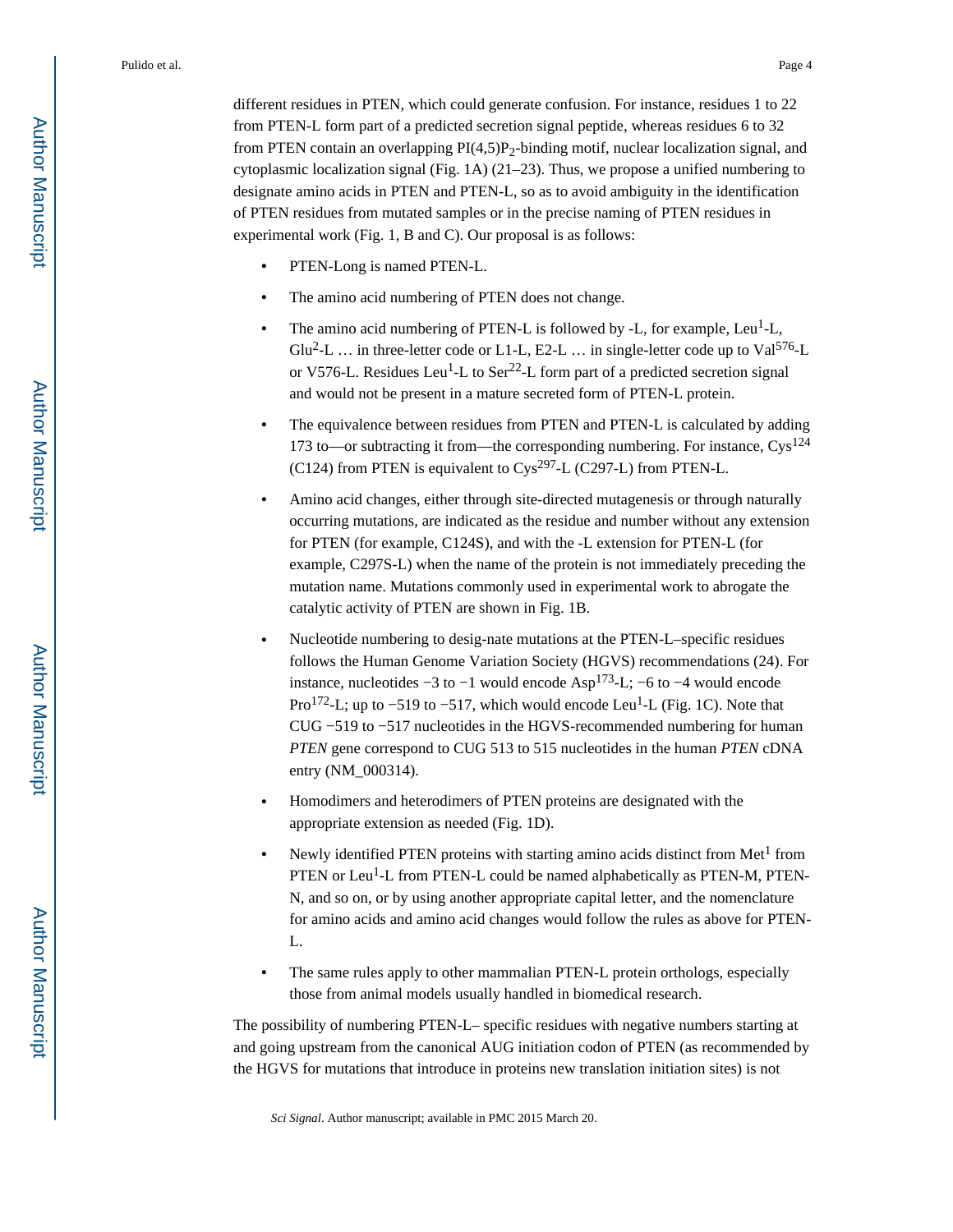practical in the case of PTEN-L, because this form is produced from a natural, not mutationcreated, upstream alternative translation initiation codon (CUG) that generates a natural longer protein. The mutations affecting the PTEN-L–specific residues do not introduce new translation initiation sites, but rather change residues in PTEN-L.

We think that this unified nomenclature will facilitate to both researchers and clinicians the unambiguous identification of amino acids from PTEN and PTEN-L and aid in the description of any new forms that may be identified in the future.

### **References**

- 1. Li DM, Sun H. TEP1, encoded by a candidate tumor suppressor locus, is a novel protein tyrosine phosphatase regulated by transforming growth factor beta. Cancer Res. 1997; 57:2124–2129. [PubMed: 9187108]
- 2. Li J, Yen C, Liaw D, Podsypanina K, Bose S, Wang SI, Puc J, Miliaresis C, Rodgers L, McCombie R, Bigner SH, Giovanella BC, Ittmann M, Tycko B, Hibshoosh H, Wigler MH, Parsons R. PTEN, a putative protein tyrosine phosphatase gene mutated in human brain, breast, and prostate cancer. Science. 1997; 275:1943–1947. [PubMed: 9072974]
- 3. Steck PA, Pershouse MA, Jasser SA, Yung WK, Lin H, Ligon AH, Langford LA, Baumgard ML, Hattier T, Davis T, Frye C, Hu R, Swedlund B, Teng DH, Tavtigian SV. Identification of a candidate tumour suppressor gene, MMAC1, at chromosome 10q23.3 that is mutated in multiple advanced cancers. Nat. Genet. 1997; 15:356–362. [PubMed: 9090379]
- 4. Song MS, Salmena L, Pandolfi PP. The functions and regulation of the PTEN tumour suppressor. Nat. Rev. Mol. Cell Biol. 2012; 13:283–296. [PubMed: 22473468]
- 5. Hollander MC, Blumenthal GM, Dennis PA. PTEN loss in the continuum of common cancers, rare syndromes and mouse models. Nat. Rev. Cancer. 2011; 11:289–301. [PubMed: 21430697]
- 6. Mester J, Eng C. When overgrowth bumps into cancer: The PTEN-opathies. Am. J. Med. Genet. C. Semin. Med. Genet. 2013; 163:114–121. [PubMed: 23613428]
- 7. Zhou J, Parada LF. PTEN signaling in autism spectrum disorders. Curr. Opin. Neurobiol. 2012; 22:873–879. [PubMed: 22664040]
- 8. COSMIC (Catalogue of Somatic Mutations in Cancer). [http://cancer.sanger.ac.uk/cancergenome/](http://cancer.sanger.ac.uk/cancergenome/projects/cosmic/) [projects/cosmic/.](http://cancer.sanger.ac.uk/cancergenome/projects/cosmic/)
- 9. Rodríguez-Escudero I, Oliver MD, Andrés-Pons A, Molina M, Cid VJ, Pulido R. A comprehensive functional analysis of PTEN mutations: Implications in tumor- and autism-related syndromes. Hum. Mol. Genet. 2011; 20:4132–4142. [PubMed: 21828076]
- 10. Lee JO, Yang H, Georgescu MM, Di Cristo-fano A, Maehama T, Shi Y, Dixon JE, Pandolfi P, Pavletich NP. Crystal structure of the PTEN tumor suppressor: Implications for its phosphoinositide phosphatase activity and membrane association. Cell. 1999; 99:323–334. [PubMed: 10555148]
- 11. Hopkins BD, Fine B, Steinbach N, Dendy M, Rapp Z, Shaw J, Pappas K, Yu JS, Hodakoski C, Mense S, Klein J, Pegno S, Sulis ML, Goldstein H, Amendolara B, Lei L, Maurer M, Bruce J, Canoll P, Hibshoosh H, Parsons R. A secreted PTEN phosphatase that enters cells to alter signaling and survival. Science. 2013; 341:399–402. [PubMed: 23744781]
- 12. Liang H, He S, Yang J, Jia X, Wang P, Chen X, Zhang Z, Zou X, McNutt MA, Shen WH, Yin Y. PTENá, a PTEN isoform translated through alternative initiation, regulates mitochondrial function and energy metabolism. Cell Metab. 2014; 19:836–848. [PubMed: 24768297]
- 13. Malaney P, Uversky VN, Davé V. The PTEN Long N-tail is intrinsically disordered: Increased viability for PTEN therapy. Mol. Biosyst. 2013; 9:2877–2888. [PubMed: 24056727]
- 14. Papa A, Wan L, Bonora M, Salmena L, Song MS, Hobbs RM, Lunardi A, Webster K, Ng C, Newton RH, Knoblauch N, Guarnerio J, Ito K, Turka LA, Beck AH, Pinton P, Bronson RT, Wei W, Pandolfi PP. Cancer-associated PTEN mutants act in a dominant-negative manner to suppress PTEN protein function. Cell. 2014; 157:595–610. [PubMed: 24766807]

*Sci Signal*. Author manuscript; available in PMC 2015 March 20.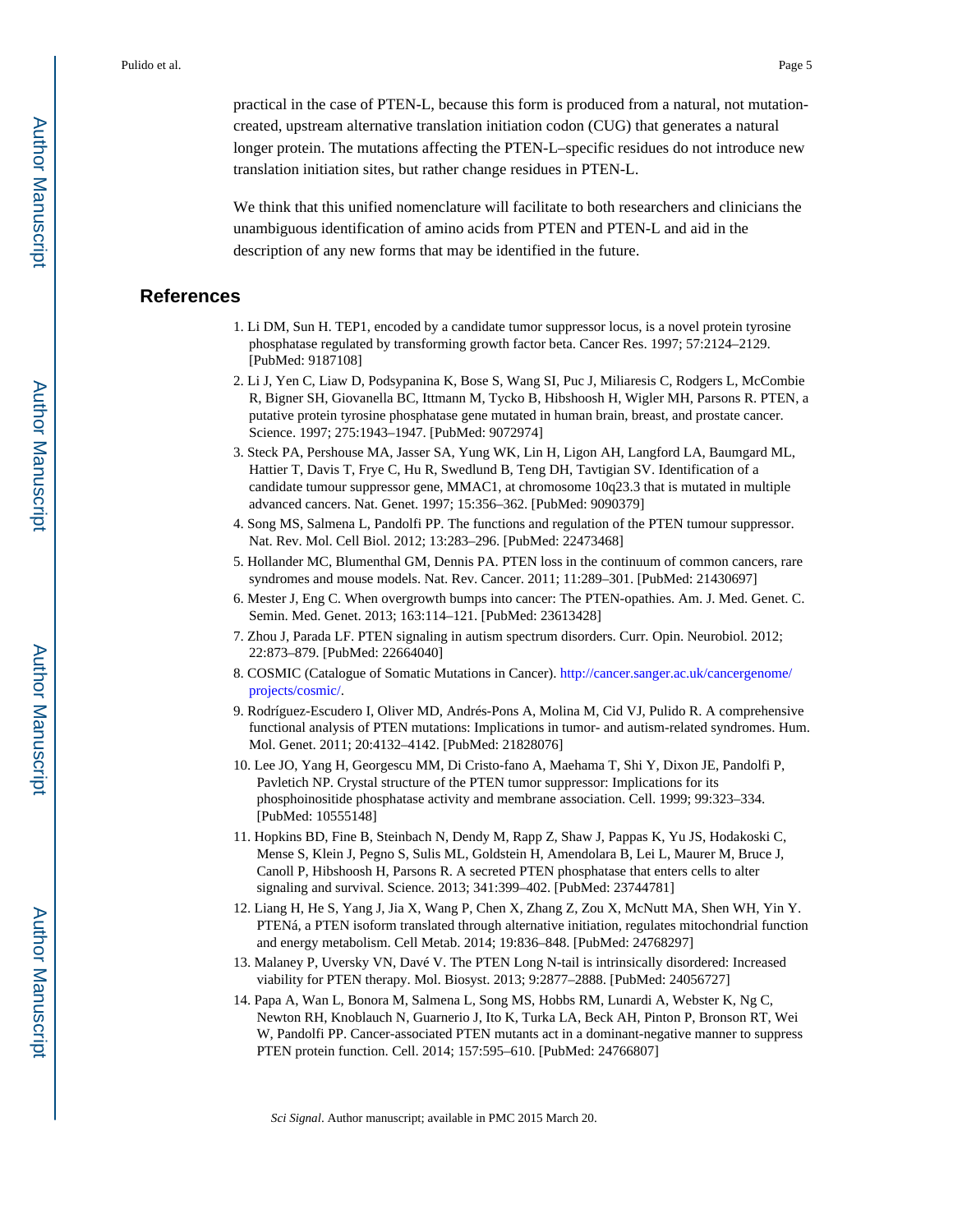- 15. Ishihara H, Sasaoka T, Kagawa S, Murakami S, Fukui K, Kawagishi Y, Yamazaki K, Sato A, Iwata M, Urakaze M, Ishiki M, Wada T, Yaguchi S, Tsuneki H, Kimura I, Kobayashi M.
	- Association of the polymorphisms in the 5′-untranslated region of PTEN gene with type 2 diabetes in a Japanese population. FEBS Lett. 2003; 554:450–454. [PubMed: 14623110]
- 16. Poetsch M, Dittberner T, Woenckhaus C. PTEN/MMAC1 in malignant melanoma and its importance for tumor progression. Cancer Genet. Cytogenet. 2001; 125:21–26. [PubMed: 11297763]
- 17. Poetsch M, Lorenz G, Kleist B. Detection of new PTEN/MMAC1 mutations in head and neck squamous cell carcinomas with loss of chromosome 10. Cancer Genet. Cytogenet. 2002; 132:20– 24. [PubMed: 11801303]
- 18. Sakai A, Thieblemont C, Wellmann A, Jaffe ES, Raffeld M. PTEN gene alterations in lymphoid neoplasms. Blood. 1998; 92:3410–3415. [PubMed: 9787181]
- 19. Tunca B, Bekar A, Cecener G, Egeli U, Vatan O, Tolunay S, Kocaeli H, Aksoy K. Impact of novel PTEN mutations in Turkish patients with glioblastoma multiforme. J. Neurooncol. 2007; 82:263– 269. [PubMed: 17151929]
- 20. Leslie NR, Brunton VG. Cell biology. Where is PTEN? Science. 2013; 341:355–356. [PubMed: 23888029]
- 21. Denning G, Jean-Joseph B, Prince C, Durden DL, Vogt PK. A short N-terminal sequence of PTEN controls cytoplasmic localization and is required for suppression of cell growth. Oncogene. 2007; 26:3930–3940. [PubMed: 17213812]
- 22. Gil A, Andrés-Pons A, Fernández E, Valiente M, Torres J, Cervera J, Pulido R. Nuclear localization of PTEN by a Ran-dependent mechanism enhances apoptosis: Involvement of an Nterminal nuclear localization domain and multiple nuclear exclusion motifs. Mol. Biol. Cell. 2006; 17:4002–4013. [PubMed: 16807353]
- 23. Walker SM, Leslie NR, Perera NM, Batty IH, Downes CP. The tumour-suppressor function of PTEN requires an N-terminal lipid-binding motif. Biochem. J. 2004; 379:301–307. [PubMed: 14711368]
- 24. HGVS. [www.hgvs.org/mutnomen/recs-prot.html.](http://www.hgvs.org/mutnomen/recs-prot.html)
- 25. Davidson L, Maccario H, Perera NM, Yang X, Spinelli L, Tibarewal P, Glancy B, Gray A, Weijer CJ, Downes CP, Leslie NR. Suppression of cellular proliferation and invasion by the concerted lipid and protein phosphatase activities of PTEN. Oncogene. 2010; 29:687–697. [PubMed: 19915616]
- 26. Maehama T, Dixon JE. The tumor suppressor, PTEN/MMAC1, dephosphorylates the lipid second messenger, phosphatidylinositol 3,4,5-trisphosphate. J. Biol. Chem. 1998; 273:13375–13378. [PubMed: 9593664]
- 27. Myers MP, Pass I, Batty IH, Van der Kaay J, Stolarov JP, Hemmings BA, Wigler MH, Downes CP, Tonks NK. The lipid phosphatase activity of PTEN is critical for its tumor supressor function. Proc. Natl. Acad. Sci. U.S.A. 1998; 95:13513–13518. [PubMed: 9811831]